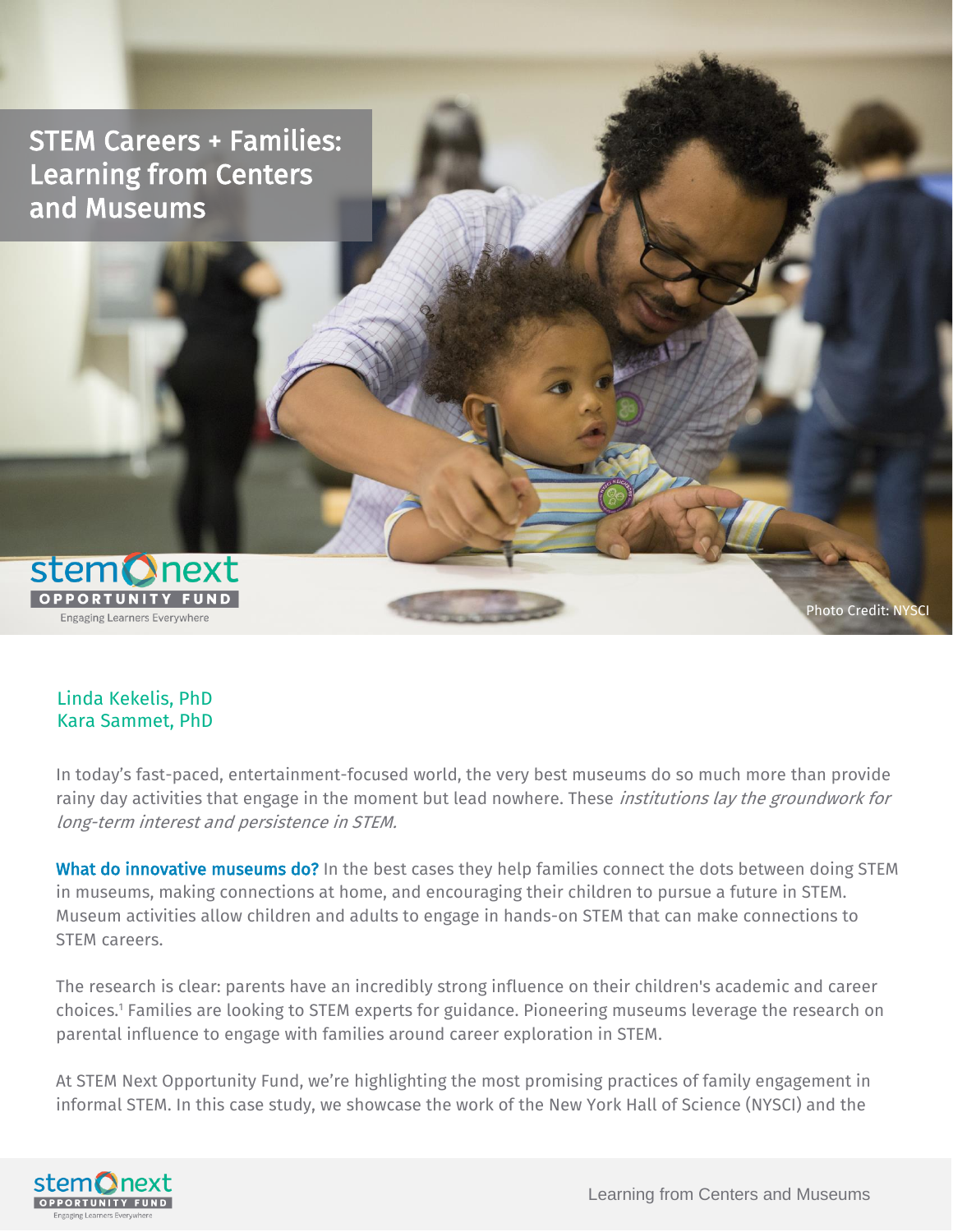Oregon Museum of Science and Industry (OMSI). These museums are engaging families in innovative ways and making career exploration an important piece of their mission. We interviewed Andrés Henríquez, Vice President of STEM Learning in Communities at NYSCI; David Heil, owner of David Heil & Associates, Inc.; and Lauren Moreno, Director of Strategic Partnerships and Programs, and Veronika Nunez, Senior Learning & Engagement Specialist, from OMSI to learn about their efforts and lessons learned in promoting career exploration with families.

While NYSCI and OMSI serve different communities, they share a **common approach to program** development with families. NYSCI and OMSI:

- Listen to families to better understand what families want and need.
- Take information that families share and use it to customize programs that build capacity in communities.

For NYSCI and OMSI, following this two-step approach led them to one very important goal: to offer parents and guardians experiences that connect them and their children to creative STEM careers and pathways.



Photo Credit: NYSCI

Below, we share four strategies from NYSCI and OMSI for how museums can empower families and open doors to their children's future in STEM.

# 1. Make programs multi-generational and multi-caretaker

NYSCI listened to and learned from parents and stakeholders involved in family and community engagement to understand parents' perspectives on their children's career interests. In focus groups, families expressed interest in programs for the entire family, opportunities to interact with people in their native language, and an environment where they feel comfortable and not out of their depth. With support from the Carnegie Corporation of New York, NYSCI developed a Parent University, a multi-faceted program for youth and their

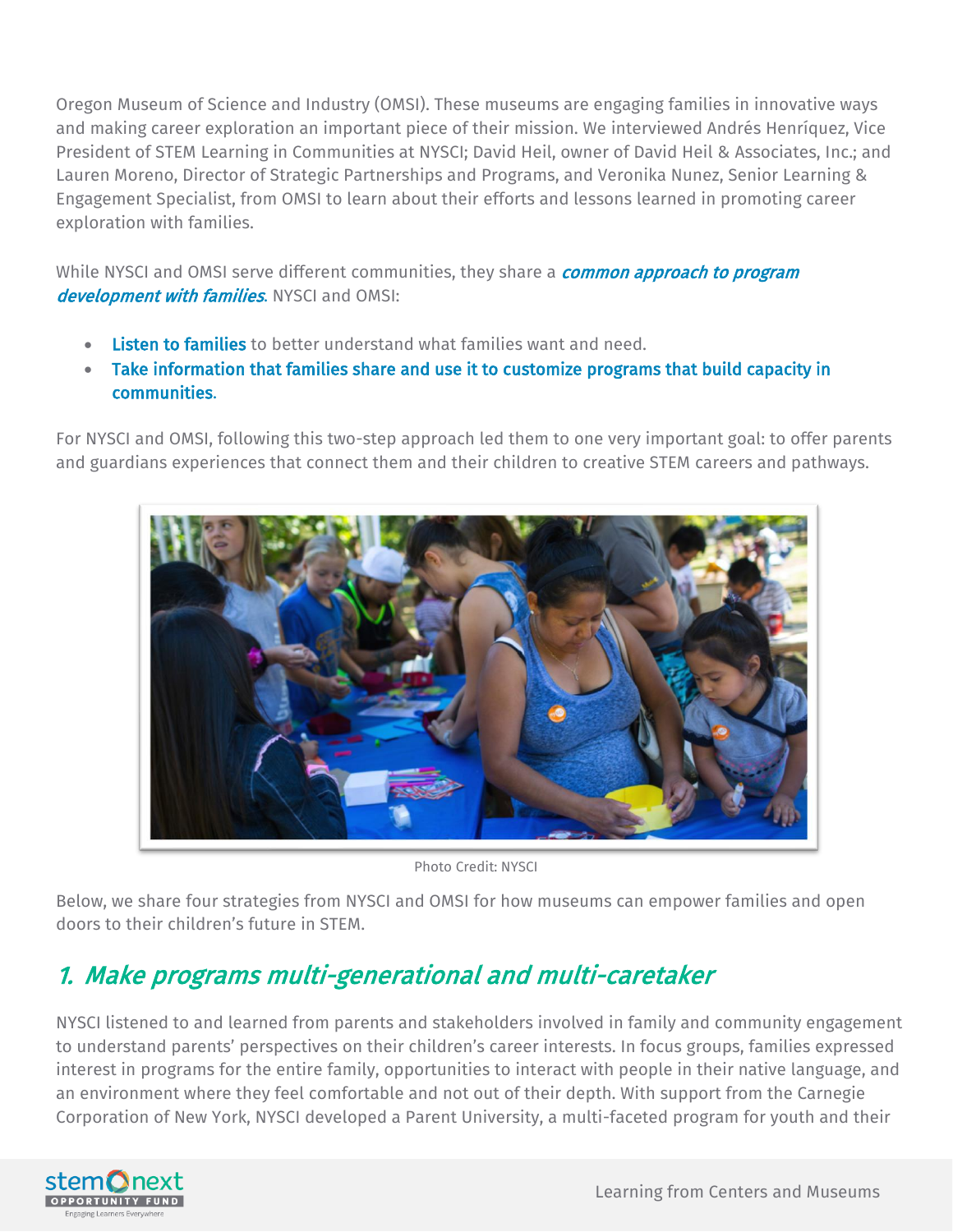parents, many of whom are first-generation immigrants. Margaret Honey, President and CEO of NYSCI, underscored that the museum's commitment to the community is long-term and supported with resources that will allow museum and staff to learn and grow.<sup>2</sup>

When youth visit museums, they typically design, play, and make things, but the adults who bring children don't always understand why these activities are important to their child's future. In contrast, at NYSCI, museum staff help both youth and adults see the value of STEM activities and how to build on these activities in the future. For instance, museum staff learned that caregivers were often too intimidated to ask questions about their child's school and career path. So NYSCI offers adult-focused programs that explain STEM subject matter and skills like problem-solving, teamwork and critical thinking, which will be important for STEM careers. Other adult-focused programs at NYSCI empower caregivers to be STEM learners and champions through hands-on experiences. NYSCI tailors other programs to youth, like homework help that supports academic success followed by time to explore the museum and participate in activities. A third type of activity supports youth and parents together. These family programs are designed with a twogeneration approach to creative STEM learning.

# 2. Help youth and parents make connections between STEM activities and STEM careers

Career exploration is an intentional part of NYSCI's mission and is both in-depth and long-term. NYSCI hosts quarterly STEM workshops—STEM Nights—with local businesses. These events help families understand the many different career options in STEM in New York City. The goal is for the middle school youth who participate in these programs to have the chance to be the future STEM entrepreneurs and leaders in New York City. The high attendance of these programs demonstrates they are of interest and value to families.

At the NYSCI workshops, kids and their families learn about academic coursework and pathways to STEMrelated careers, such as internship opportunities and paid summer programs. These topics make for meaningful discussions that interest kids and parents. Especially for first-generation families with both high needs and high aspirations, connecting museum activities to STEM careers helps make pathways to STEM opportunities more explicit and less of a mystery.

Families expressed interest in programs for the entire family, opportunities to interact with people in their native language, and an environment where they feel comfortable and not out of their depth.



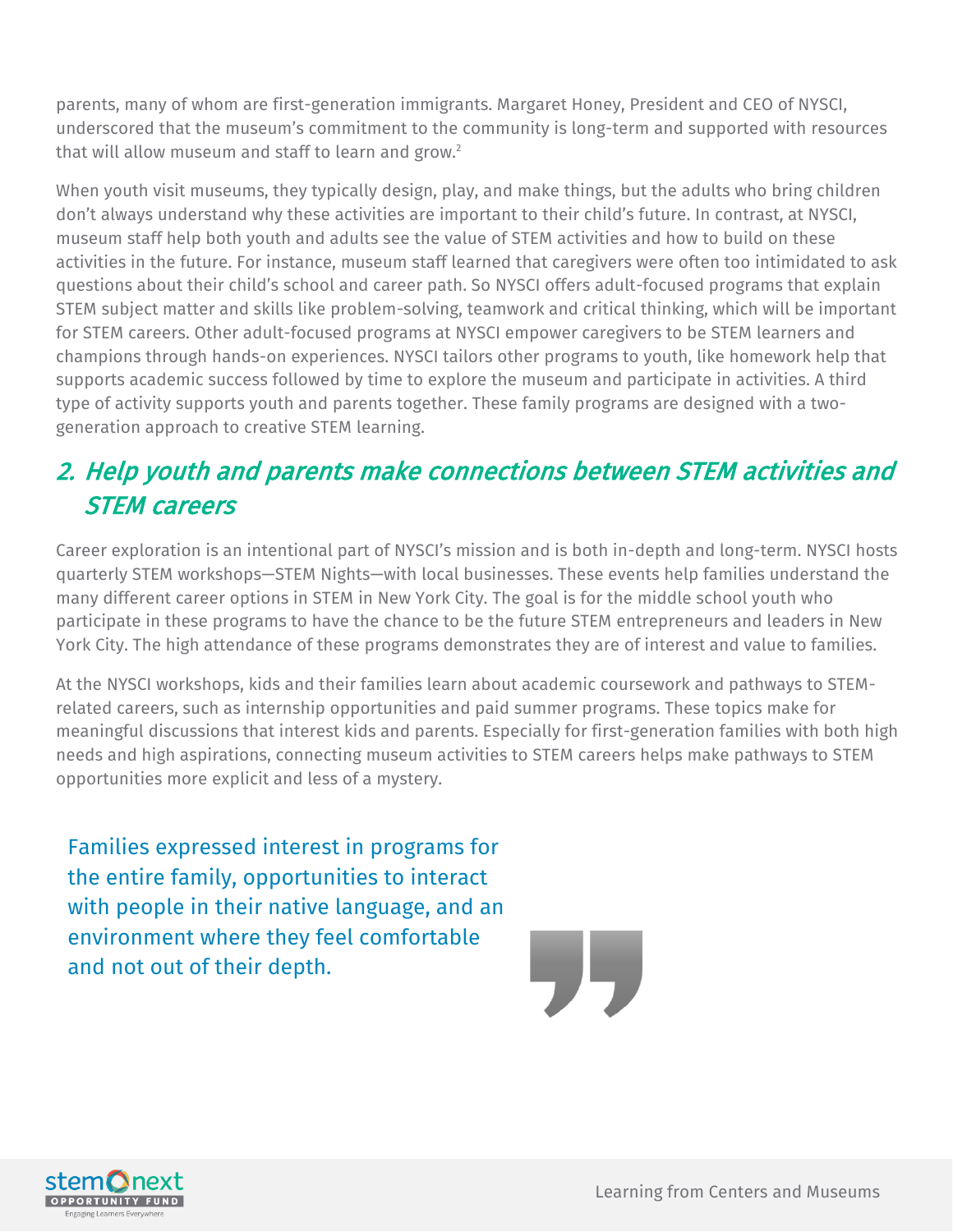

Photo Credit: Designing Our World, OMSI

Like NYSCI, OMSI hosts programs that show families the exciting opportunities in STEM careers. For example, OMSI created Designing Our World to introduce girls to engineering with funding from National Science Foundation. <sup>3</sup> Engineering is a career field in which females are significantly underrepresented. This education program and exhibit offers girls and families engineering experiences that highlight humanitarian, personally relevant, and social aspects of engineering. Research by OMSI and others suggest that these elements are especially appealing to girls and influence their academic and career choices.<sup>4</sup> Career exploration is embedded into the project, helping connect engineering design activities to careers. For instance, girls learned about engineering careers through challenges such as designing a wheelchair accessible ramp, or engineering surgical tools specialized for specific tasks. OMSI's success with Designing Our World was due to the collective efforts of its partnership with Adelante Mujeres, Girls Inc., Boys and Girls Club and Hatfield Marine Science Center.

# 3. Introduce families to diverse and effective role models

At OMSI, exposure to a wide range of role models and careers is the "secret sauce" for showing the many possibilities and paths to meaningful work in STEM. Role models and mentors are getting considerable attention in STEM programs these days. <sup>5</sup> Yet if you ask middle school kids to draw an engineer or computer scientist, what will they create? Likely someone who looks nerdy (wearing glasses, with messy hair and a lab coat), works alone in an office, and is male and white. Role models that are diverse across race, age, gender, home language and area expertise can help dispel these stereotypes. OMSI developed role model profiles on display panels that accompany their engineering exhibits. The personal and professional sides of these role models are shown. Seeing photos of engineers with their families helps youth and parents learn about their personal interests in and out of work and replaces the stereotypes with authentic "faces" of engineers.

With few exceptions, most role model programming focuses on youth and leaves out parents and other important adults in kids' lives. Not so at OMSI or NYSCI. From their start over 30 years ago, Family Engineering and Family Science programs at OMSI have recognized the importance of role models for kids

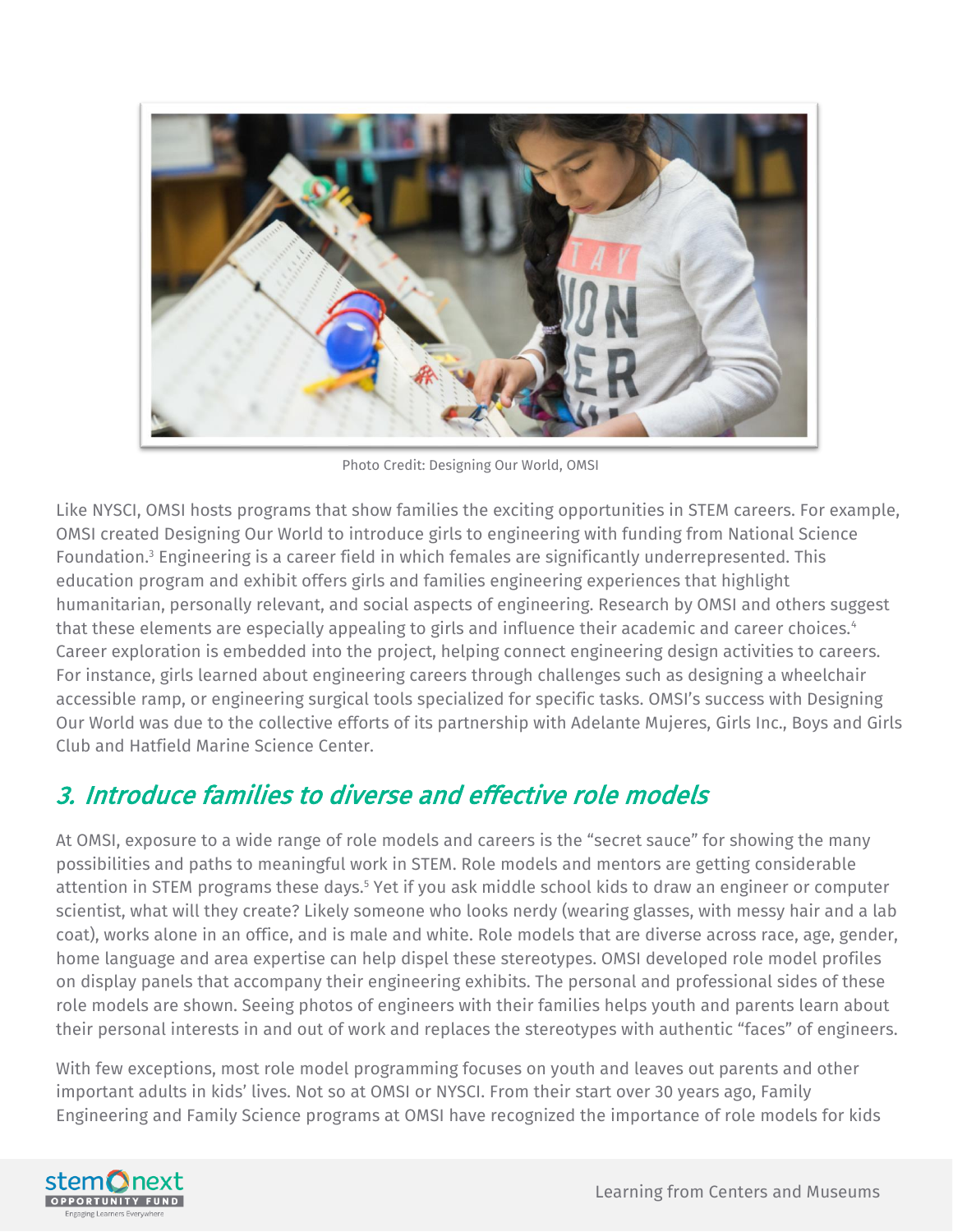and parents. They encourage recruiting engineers as volunteers, facilitators, and guest speakers. This may be the first time that families meet an engineer. In Designing Our World, OMSI has learned that role models help impact how girls and their parents envision engineering and its ability to help people and solve problems. At NYSCI, role models talk to kids about what it "looks like" if they want to become a chemical engineer or have a career in high tech. They talk to parents about STEM careers and what they can do in the here-and-now to support their child in STEM. Kids and parents alike make connections and find inspiration in different role models.

While role models hold promise to inspire kids and parents, they require support to achieve their potential. It takes time and training to become an effective role model. The Family Engineering team increases role model impact by supporting them to develop skills in how (i.e., pedagogy) and what (i.e., content) to present.

- Before leading an activity, role models observe the Family Engineering team facilitate an event using best practices for engaging families. Once role models start working with families, the Family Engineering team observes and offers role models support, encouragement, and feedback. Through this cycle of observation and coaching, role models gain confidence and skills to be effective ambassadors for engineering careers.
- New role models often try to communicate too much and overload on content. The Family Engineering team helps role models understand that it's the personal connection that's most important. They encourage scientists and engineers to leave their lectures and jargon behind, share their personal stories, and lead simple and engaging activities with families.

## 4. Start early

For some parents, their kids' careers are seen as "light years away." Yet we know career interests are shaped very early. Work by Adam Maltese and Robert Tai found that interest in eighth grade was a leading predictor for science careers.<sup>6</sup> Having an interest in something by the eighth grade means personal exposure and positive, confidence-building experiences in this arena long before that age. It's especially important to support girls in STEM early on. Research shows that girls as young as 6 years old already have beliefs about computing that are gender-stereotyped.<sup>7</sup> With these stereotypes, girls express less confidence and interest in tech pursuits like robotics and programming. The good news is that gender gaps can be changed with experiences and encouragement from parents. Museum programs like OMSI's Designing Our World are working with families to inspire young girls in STEM.

Seeing photos of engineers with their families helps youth and parents learn about their personal interests in and out of work and replaces the stereotypes with authentic "faces" of engineers.



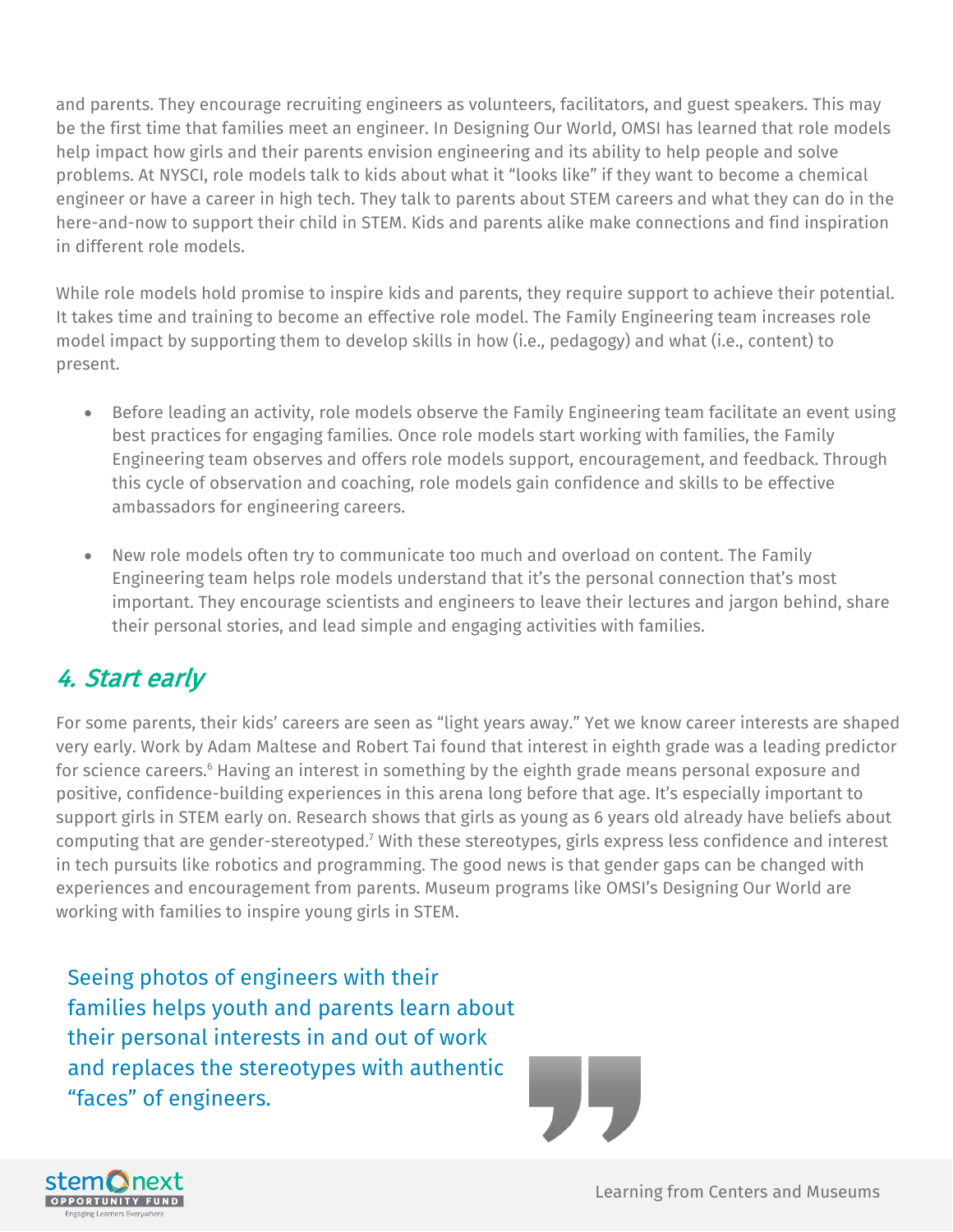

Photo Credit: Designing Our World, OMSI

It is never too early to expose children to STEM careers. Because parents' beliefs and attitudes toward STEM profoundly influence their children's attitudes and actions,<sup>8</sup> both NYSCI and OMSI offer STEM programming and career exploration to reach families early and often. The Foundation for Family Science and Engineering, who pioneered family STEM programming two decades ago, has recently adapted its signature Family Science and Family Engineering programs for families with children ages 2-6 with Supporting Early Engagement and Development in STEM (SEEDS). In addition, NYSCI supports a number of early childhood programs that allow very young children and their families to be engaged in STEM. These include Little Makers, a maker program for preschoolers and kindergarten children, and Big Data for Little Kids that allows very young children and their families to be engaged in STEM.

Whether your work is at a museum, in school, or out of school at a community center, we hope that the strategies we have shared in this case study from NYSCI and OMSI inspire you to find your own ways of empowering parents in STEM and opening doors to career possibilities for their children.

### Additional Resources

[A Parent's Role in STEM Education](https://nysci.org/parents-role-stem-education/) offers resources from NYSCI. From this essay by Margaret Honey, CEO of NYSCI, you will learn how to help parents access resources to support their kids in STEM.

[Family Engineering: An Activity and Event Planning Guide](http://familyscienceandengineering.org/) from the Foundation for Family Science and Engineering helps engineers become effective role models. This resource includes proven engineering activities for families along with practical tips for planning events with partners.

[Family Science,](http://familyscienceandengineering.org/store/) the first publication from the Foundation for Family Science and Engineering, focuses on activities and strategies for supporting volunteers and role models with introducing science to families with young children.

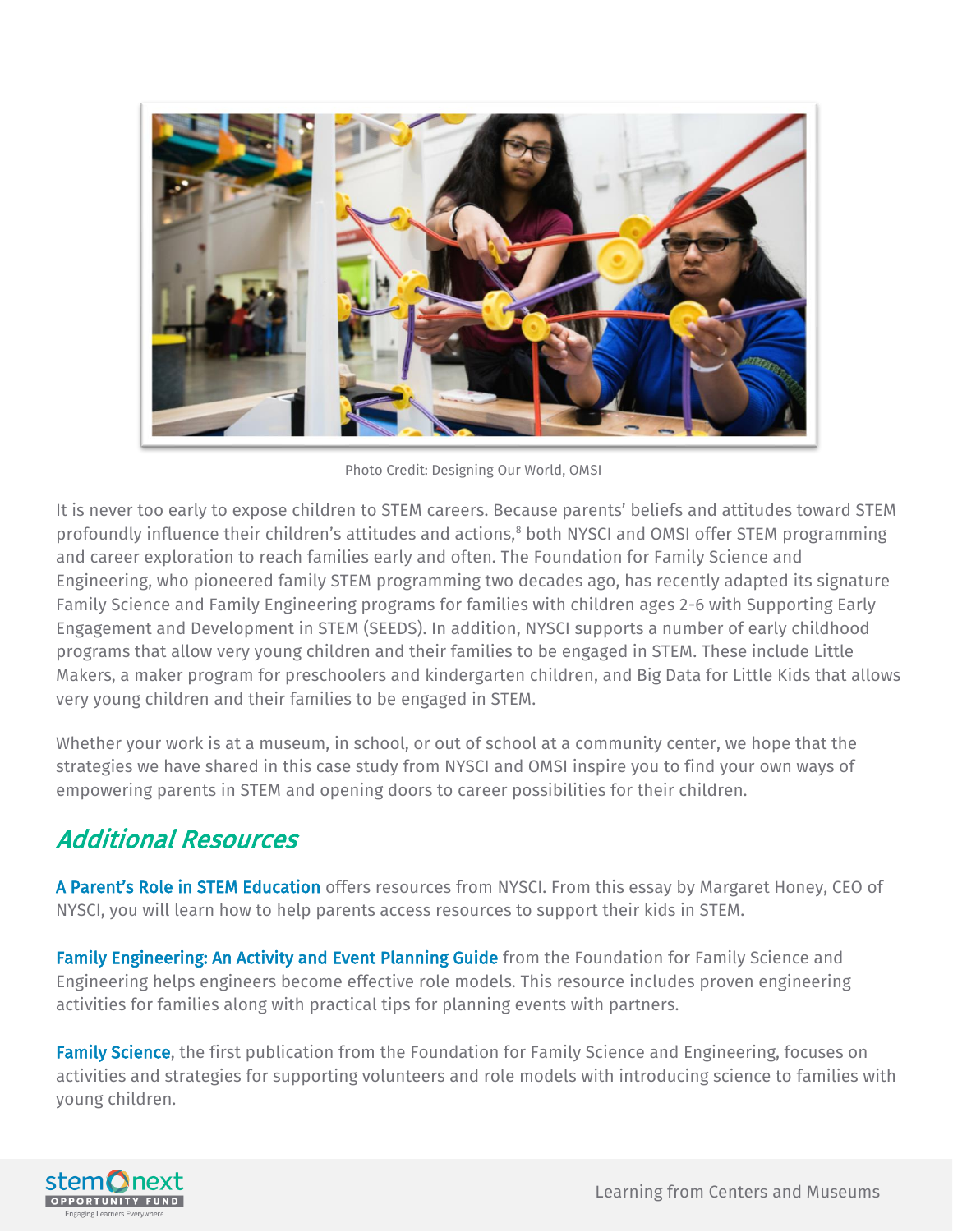[Role Models Matter](http://www.techbridgegirls.org/rolemodelsmatter/) offers online training and resources for role models from Techbridge Girls. You will find icebreakers, hands-on activities, and ideas to host an engaging and effective role model visit or field trip.

**[STEM Starts Early](http://joanganzcooneycenter.org/publication/stem-starts-early/)** champions for STEM in early childhood by the Joan Ganz Cooney Center at Sesame Workshop and New America. This work offers recommendations for research, policy, and practice to promote high-quality STEM learning for all children.

#### We welcome your feedback on this case study. Send us your comments and questions at info@stemnext.org



Linda Kekelis, PhD, is a consultant with a longstanding commitment for ensuring that all youth, particularly girls and youth of color, have access to STEM opportunities. Family engagement has been a passion for Linda and at the center of the research and programs she has led. lkekelis@gmail.com @LindaKekelis



Kara Sammet, PhD, is an inclusion strategist, professional speaker and founder of [Gender Lenz](https://www.genderlenz.com/)  [LLC,](https://www.genderlenz.com/) a consulting firm that supports organizations to leverage inclusion to transform the world. Dr. Sammet received her doctorate from UC Berkeley in Social & Cultural Studies/Measurement & Evaluation with an Emphasis in Gender, Women and Sexuality. @karasammet

We would like to thank Andrés Henríquez, David Heil, Lauren Moreno, and Veronika Nunez for their input for this case study. Their examples of listening and learning from families in their community show how we can empower families and support career exploration through STEM programs. We also thank Gail Breslow at the Museum of Science, Boston; Jean Ryoo at the University of California, Los Angeles; and Cary Sneider at Portland State University for their review and suggestions on this case study.